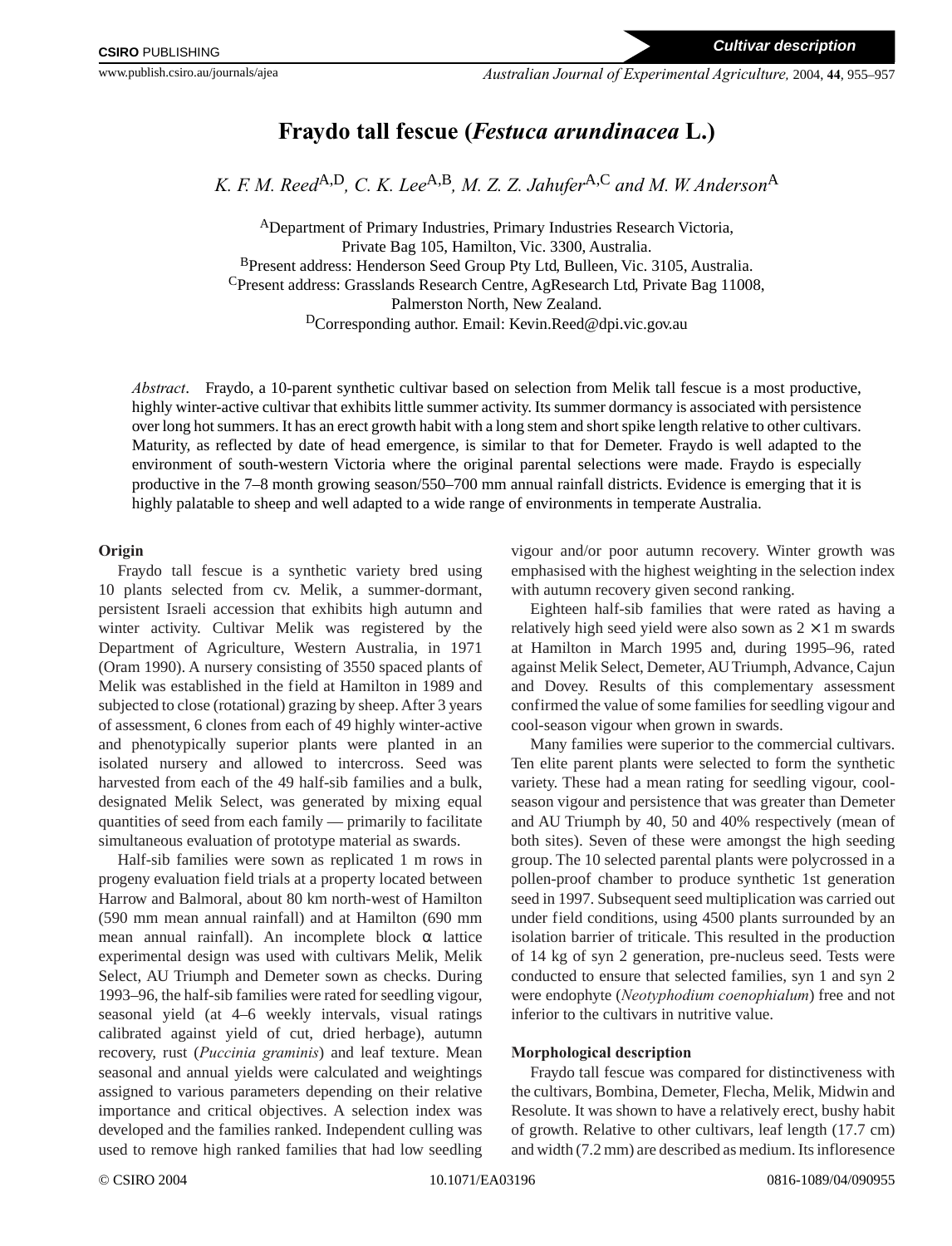| Cultivar            | Plant density in<br>winter 2000<br>$(\text{plants/m}^2)$ | $Autumn + winter$<br>growth in year 4,<br>to 7 Aug. 2003 (DM, t/ha) | Cumulative yield<br>over 3 years<br>(DM, t/ha) | Plant density in<br>Feb. 2004<br>(plants/m <sup>2</sup> ) |
|---------------------|----------------------------------------------------------|---------------------------------------------------------------------|------------------------------------------------|-----------------------------------------------------------|
| Advance             | 553                                                      | 1.49                                                                | 35.54                                          | 62.2                                                      |
| Flecha              | 533                                                      | 3.22                                                                | 40.97                                          | 94.8                                                      |
| Fraydo              | 527                                                      | 4.54                                                                | 47.94                                          | 104.4                                                     |
| Prosper             | 570                                                      | 3.42                                                                | 41.80                                          | 99.6                                                      |
| 1.s.d. $(P = 0.05)$ | 53.6                                                     | 1.431                                                               | 2.687                                          | 14.81                                                     |

**Table 1. Density and yield of tall fescue. Results from a cultivar experiment sown at Cavendish, Victoria, in June 2000 (M. W. Anderson, J. F. Chin and B. Eagleson unpublished data)**

exhibits early emergence, early flowering and a short to medium spike length (2.6 cm). Spikelet length is relatively large (1.5 cm). It was distinguished from Melik by its longer stem and shorter glume (Avery and Anderson 2000).

#### **Agronomic characters**

#### *Prototype*

The parent source, cultivar Melik, tolerated waterlogging well on shallow duplex soils without exhibiting nitrogen deficiency symptoms (Rodgers and Beresford 1970). It demonstrated outstanding persistence and cool-season vigour relative to commercial perennial grass cultivars (Rodgers and Bailey 1981). Following its evaluation in cultivar trials in south-western Victoria, Melik was recognised for its winter growth potential (Reed 1987), its high level of resistance to rust (*Puccinia graminis* ssp. *graminis,* Villata and Clark 1995) and its fast rate of germination (Smith 1999).

From a rotationally grazed experiment conducted near Balmoral in the 600 mm rainfall area of south-western Victoria, where it was compared with AU Triumph and Demeter, the prototype, Melik Select, stood out as the most suitable tall fescue for pasture production and persistence (Anderson *et al*. 1999). In similar work over 3 years at Hamilton, the cumulative yield of tall fescue did not differ between AU Triumph, Demeter and Melik Select but there was a 73% increase in winter growth when Melik Select was compared with Demeter. Melik Select produced 55% of its production in winter and Demeter 33%. Melik Select plots were characterised by higher contributions from subterranean clover (*Trifolium subterraneum* L.). Plots were maintained under rotational grazing by sheep for a further 3 years and the presence of tall fescue was assessed in the seventh year. The frequency of Melik Select (63%) was greater than that of Demeter (9%) and AU Triumph (8%) (*P*<0.01). Melik Select exhibited greater rust resistance than Demeter and AU Triumph. Melik Select–Demeter blends provided a more even distribution of growth over the year (Reed *et al*. 2004).

#### *Fraydo*

Sward evaluation experiments of Fraydo were commenced in 1998. At Balmoral over a 4 year period of rotational grazing by sheep, annual rainfall averaged 545 mm and the persistence of Fraydo was more than double that of the other cultivars and comparable with phalaris (*Phalaris aquatica*), cv. Australian. In years 2 and 3, the winter growth of Fraydo was more than 3 times that of AU Triumph and Demeter. Evaluation of blends of Fraydo:Demeter showed that the proportion of Fraydo in the seed mixture appeared to be linearly related to increasing winter herbage growth (Jahufer *et al*. 2002). Fraydo produced significantly more herbage than other cultivars of tall fescue when it was compared with Advance, Prosper and Flecha over a 3-year study near Cavendish (20 km north of Hamilton) in western Victoria (Table 1).

Fraydo was evaluated in Australian Pasture Plant Evaluation Committee experiments in north-east and southwest Victoria where its performance was similar to that in the Balmoral experiment (M. A. Anderson unpublished data). Following the 2002 drought, the persistence of unirrigated seed crops of Fraydo tall fescue, which were established in 1999 and 2000 in the south-east of New South Wales, was outstanding relative to other cultivars (D. McKenzie pers. comm.). Its persistence (relative to AU Triumph) after 3 years continuous grazing by sheep was superior in field experiments conducted near Yass and Tamworth in New South Wales (Culvenor *et al*. 2003).

### **Acknowledgments**

Department of Primary Industries (DPI) staff who assisted at various stages in the breeding, seed increase and pre-release evaluation of Fraydo included Dr Howard Eagles (Geneticist), Gavin Kearney (Biometrician), Malcolm Anderson, and several former members of the DPI plant breeding group at Hamilton: Dr Shoba Venkatanagappa (progeny evaluation), Jesuwary Arulthilikan (endophyte screening), Ruth Raleigh, Scott Woollard, Felicity Gawler, Jeff Rowe, Shane Arnold and Harry Armstrong. The Meat Research Corporation financially supported the National Tall Fescue Breeding Programme carried out by DPI Victoria and NSW Agriculture. Mr Don Gant kindly provided access to land and sheep via the cooperation of Mr Barry Matthews, manager of *Arundale*, Balmoral.

*Seed released by:* Seed, Grain and Biotechnology Australia Pty Ltd.